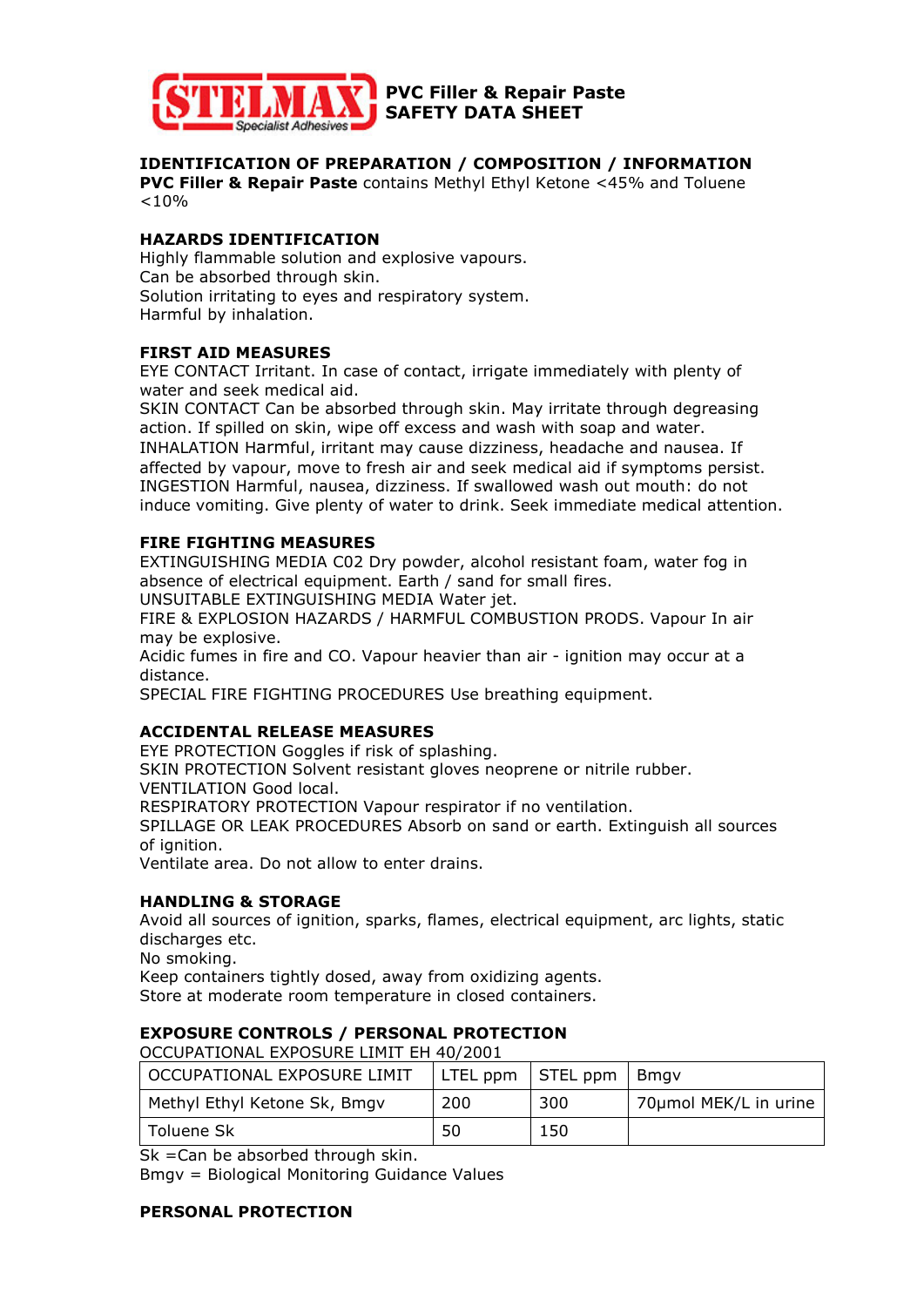Avoid inhaling vapour.

Avoid contact with skin and eyes.

Wear solvent resistant gloves ( neoprene or nitrile rubber) safety goggles and, if high vapour concentrations are present, self contained breathing apparatus, or full-face respirator with organic vapour cartridge NPF 20. Ensure good ventilation.

## **PHYSICAL & CHEMICAL PROPERTIES**

APPEARANCE / ODOUR Viscous solution of PVC resins in ketone and toluene solvent with characteristic odour pH N/A BOILING POINT 81 - 111C MELT1NG POINT N/A FLASH POINT ~23°C FLAMMABLE EXPLOSIVE LIMITS LEL 1.25% (v/v) UEL 11.5% (v/v) AUTO FLAMMABILITY 515°C OXIDIZING PROPERTIES N/A VAPOUR PRESSURE N/A SPECIFIC GRAVITY 1.210 WATER FAT SOLUBILITY Solvent soluble in water VOLATILE CONTENT BY WEIGHT<55%

### **STABILITY & REACTIVITY**

Violent reaction with oxidising agents eg. peroxides.

### **TOXICOLOGICAL INFORMATION**

Irritating to eyes and respiratory tract. may cause systemic effects: narcosis, nausea, headaches. Skin: Can be absorbed through skin. chronic exposure may cause dermatitis. Ingestion: harmful. nausea, dizziness. Repeated exposure to high concentrations damaging to liver and nervous system.

### **ECOLOGICAL INFORMATION**

MOBILTY N/A BIOACCUMULATION N/A BIODEGRADABILITY N/A AQUATIC TOXICITY N/A DISPOSAL CONSIDERATIONS According to local regulations for flammable substances.

### **TRANSPORT INFORMATION**

CARRIAGE CLASSIFICATION Flammable liquid ADR/RlD 3 U.N. No 1133 PACKING GROUP II IMO CLASS 3.2 HAZCHEM CODE 3(Y)E

#### **REGULATORY INFORMATION**

CLASSIFICATION Highly flammable, Irritant SYMBOLS F, Xi RISK PHRASES R11: Highly flammable. R36: Irritating to the eyes. R66: Repeated exposure may cause skin dryness or cracking. R67: vapours may cause drowsiness and dizziness. SAFETY PHRASES S9: Keep container in a well-ventilated place. S16: Keep away from sources of ignition - No smoking. S25: Avoid contact with eyes.